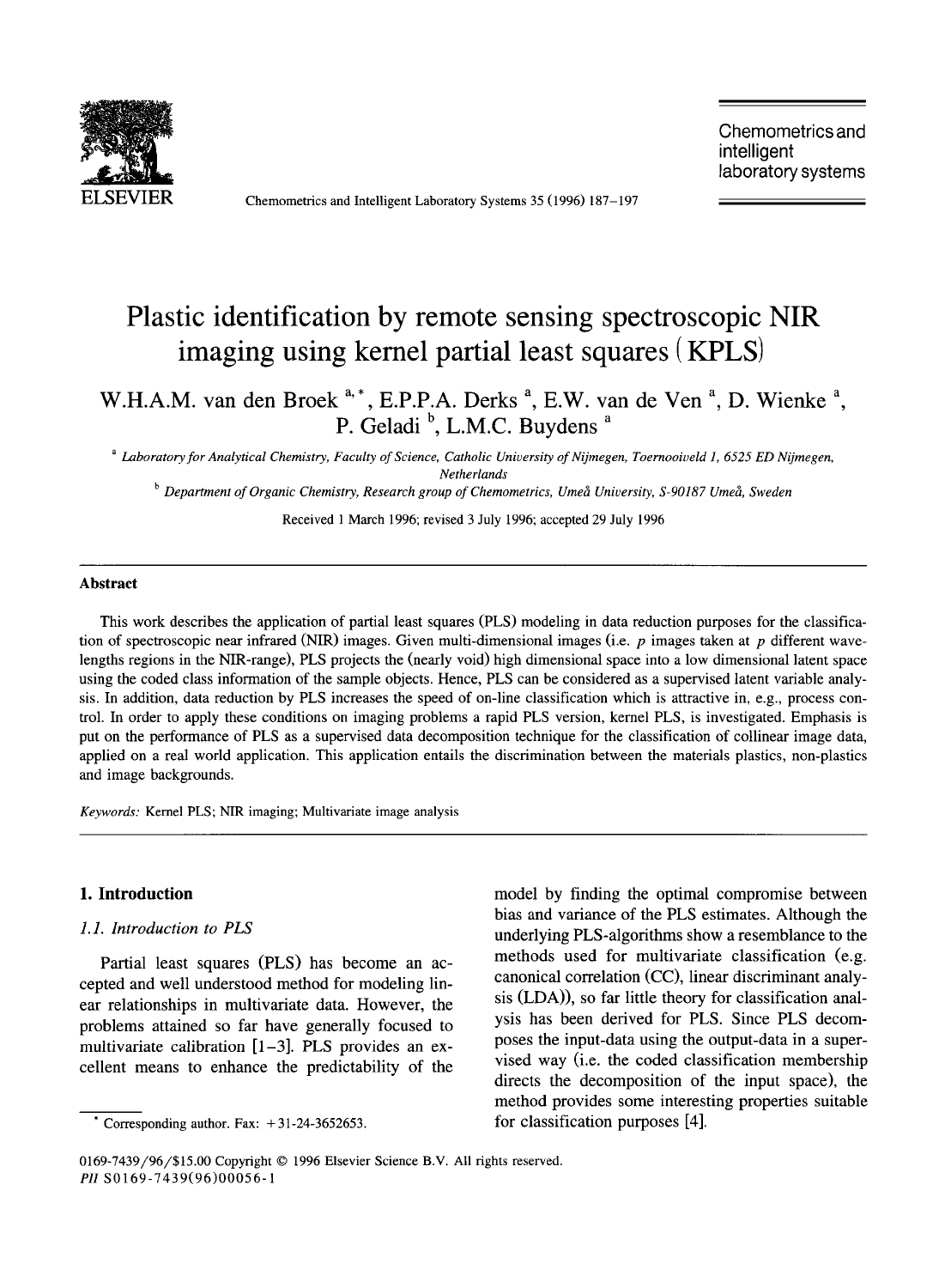Classification of image objects based on Mahalanobis distances is performed in the latent (score) space where the most relevant physical or chemical information is contained. Especially in a high dimensional space containing collinear data, this approach is highly efficient considering the practical unacceptable computational cost of calculating distance matrices. It is known that NIR-spectra are likely to contain collinear data since physical and chemical phenomena manifest themselves at various places in the infrared region [5]. Especially in this particular situation, PLS provides estimates with a low variance in contrast to the ordinary least squares approach where (in the collinear data case) the nearly singular covariance matrix has to be inverted. More advanced PLSalgorithms such as kernel PLS are also able to deal with large data in a very efficient, fast and elegant way [6,7].

The properties described are relevant in situations where models have to be created, validated and used in on-line or at-line situations. Since a straightforward classification approach like statistical pattern recognition techniques puts some practically unfeasible constraints on the data used (e.g. assumptions of normality) a more pragmatic classification method, based on a similar soft-modeling approach, is described.

#### *1.2. Real world application*

Since the last decade, legislation is forcing producers and distributors to become more and more responsible for their products, even to their final disposal [8]. Besides prevention and reduction of waste at their sources, the increased use of recycling and re-use of materials is being under investigation. An extra problem arises for recycling plastic fractions, because these are often not compatible due to different physical properties, which in particular affects the mixability and the thermal stability. In order to obtain a valuable recovery of plastics, a sorting system is needed which does not need any pretreatment of the waste entities, which is able to discriminate between the materials to be identified and which is rapid, accurate, robust, safe and easy for operators to work with.

Several studies  $[9-13]$  have shown that NIR spectroscopy is capable to meet the aforementioned sorting requirements for plastics. One of these studies is performed by  $SIRIUS<sup>-1</sup>$ , a cooperation project between the Laboratory for Analytical Chemistry of the University of Nijmegen, The Netherlands and the Institute for Chemical and Biochemical Sensor Research in Miinster, Germany. Within this project, the present authors have developed an identification system to sort plastics from non-plastics which is based on NIR imaging spectroscopy [14,15].

# *1.3. Spectroscopic NIR imaging*

The near infrared (NIR) region of the electromagnetic spectrum spans the region between 750-2500 nm. In NIR spectroscopy, the absorption of light from this part of the electromagnetic spectrum is measured. This is done by illuminating the material under investigation with NIR radiation. Waste objects are then allowed to absorb their fraction of material specific NIR radiation. The remaining reflected photons are collected and passed through a wavelength selection device which is transparent for preselected wavelength regions only. The selection of these regions is based on prior information about the material being studied and is described in van den Broek et al. [16]. These preselected reflected photons are eventually measured by a detector. As there are many detector materials available which can measure in different modes [17], the newest sort of detectors in NIR spectroscopic imaging are the focal plane array (FPA) detectors [18]. In contrast to conventional detectors, these FPA detectors individually consist of thousands of sensing elements called pixels. Each pixel can integrate light that has been reflected by a different part of the material surface. In this way, geometric material information can be obtained which gives information about the composition of the material surface. The described experimental setup will be used to classify the measured municipal waste materials into the classes plastic and non-plastic by using the material information per detector pixel. A main problem in spectroscopic imaging, also mentioned by other authors [19,20], is to deal with the large amount of data that is generated by these detection systems. Therefore, research is necessary in mathematical pro-

SIRIUS stands for Sensors and artificial Intelligence for Recognition and Identification of Used plasticS.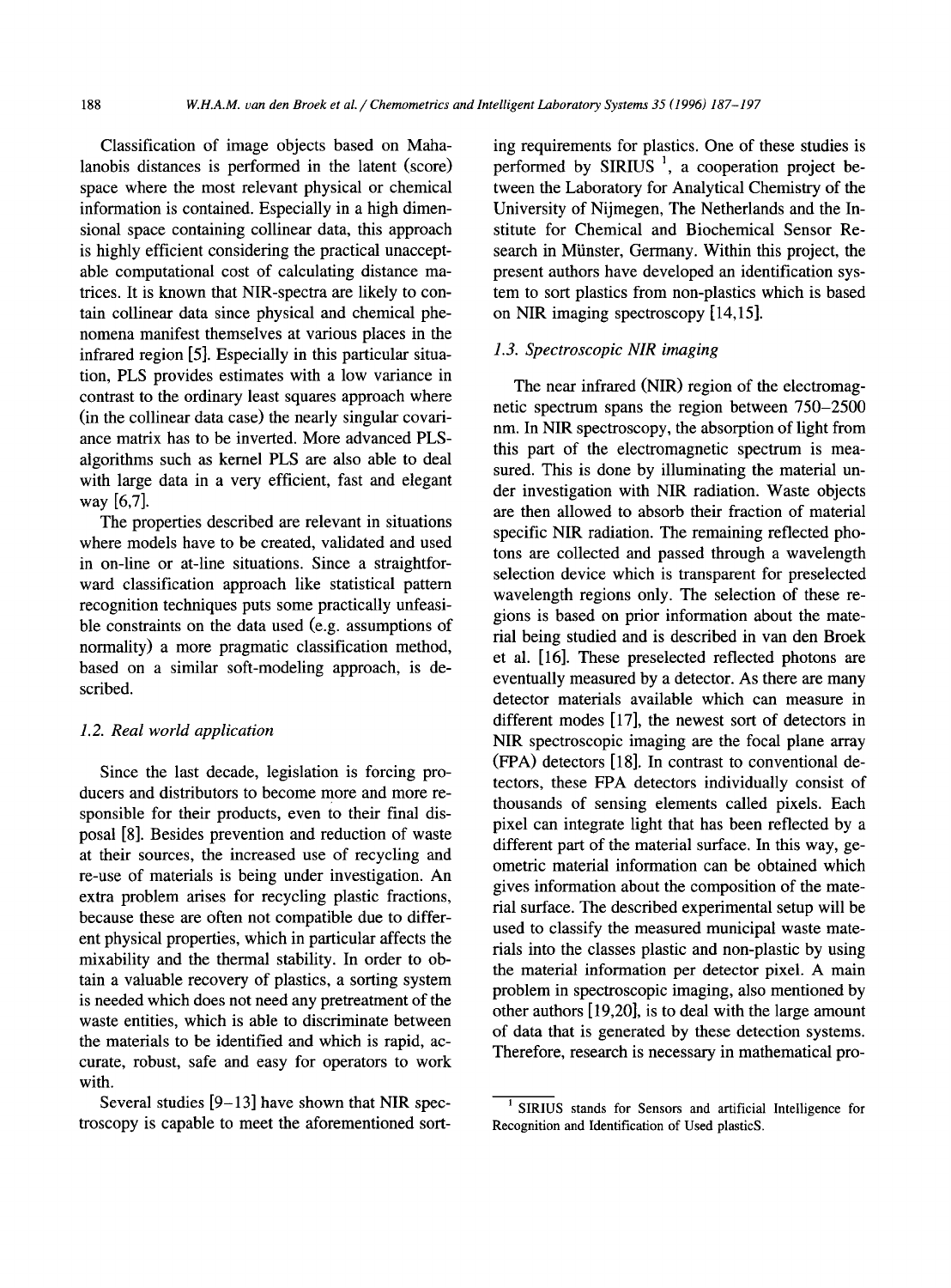cessing of these data to extract only the most relevant data with a minimum of effort.

#### *1.4. Summarized*

The performance of PLS as a data reduction technique for the classification of collinear image data is investigated. PLS performs a data decomposition were pre-knowledge about the material composition is taken into account. Once the optimal PLS model is calculated, is has to be tested by offering unknown images to the model. Classification is then performed by using a distance measure (Mahalanobis and Euclidian distance measures). The strategy of this investigation includes the preparation of a representative calibration and test set from images, measured from the waste objects. These two datasets are used to optimize the PLS model. The classification results are compared with the classification performance of principal component analysis (no pre-knowledge used in the data decomposition) and with classification of the original data (without data reduction). Finally, the optimized model is used to classify complete threedimensional stacks of raw images.

#### *2.1. PLS modeling*

Partial least squares regression (PLS) has generally been accepted as a powerful statistical analysis tool. In the last decade, a considerable amount of papers emerged  $\left[1-3\right]$  providing the method with a solid theoretical foundation. The PLS algorithms have originally been developed as a reduced rank regression method in order to stabilize its estimates. The original formulation of standard PLS can be recognized by the decomposition of the data matrices X and  $Y$  in order to produce successive orthogonal scores t of the X-space, commonly performed by the NIPALS algorithm which equations are given by

$$
\mathbf{w}_i = \mathbf{X}^{\mathrm{T}} \ast \mathbf{u}_i \tag{1}
$$

$$
\mathbf{t}_i = \mathbf{X} \ast \mathbf{w}_i \tag{2}
$$

$$
\mathbf{q}_i = \mathbf{Y}^{\mathrm{T}} * \mathbf{t}_i \tag{3}
$$

$$
\mathbf{u}_i = \mathbf{Y} * \mathbf{q}_i \tag{4}
$$

It should be noted that  $w_i$  and  $q_i$  are normalized in each step prior to further processing. In cases when the number of objects is much larger then the number of variables, the criss-cross projections of NI-PALS become very inefficient. Lindgren [6] proposed a very efficient and elegant alternative for the deflation of the  $X$  and  $Y$  matrices into latent variables by means of the condensed covariance matrices  $X^TX$ ,  $X^TY$  and  $Y^TY$ . Since only small covariance matrices are used to update successive principal components, a significant gain in computation speed is obtained. For obvious reasons the method is referred to as K(ernel) PLS. The PLS loadings can directly be calculated from the covariance matrices, as is extensively described in [6,7]. A clear regression

$$
\hat{Y} = \mathbf{X} * \mathbf{B} \tag{5}
$$

$$
\mathbf{Y} = \mathbf{X} * \mathbf{B} + \mathbf{F} \tag{6}
$$

can be derived by expressing the loadings of PLS as

$$
\mathbf{B} = \mathbf{W}(\mathbf{P}^{\mathrm{T}} * \mathbf{W})^{-1} * \mathbf{Q}^{\mathrm{T}}
$$
 (7)

A more detailed description of the composition of data matrices  $X$  and  $Y$  is given in Section 4.

# 2. **Theory** *2.2. PLS in multivariate NIR-imaging*

Multivariate NIR-images yield data which match the situation described above. To illustrate matters, a real world example from SIRIUS is given:

A typical dataset for multivariate NIR-image analysis is an unfolded three-dimensional stack of images  $(m, n, p)$  into a two-dimensional  $(m * n, p)$  data matrix <sup>14</sup>, where  $m(64)$  and  $n(64)$  represent detector dimensions and  $p(6)$  the number of interference filters used in the experimental setup. Clearly, the update of the  $6*6$  kernel or covariance matrices requires substantially less computation time than the original NIPALS computations. Even in the case of the 6 wavelengths in the NIR region an expensive time price has to be paid since each wavelength has to be selected by means of a rotating filter wheel causing delays in the (on-line) classification process. Obviously, the classification speed is proportional to the number of filters. The need for reduction of the number of collinear filters from a non-mathematical point of view is evident.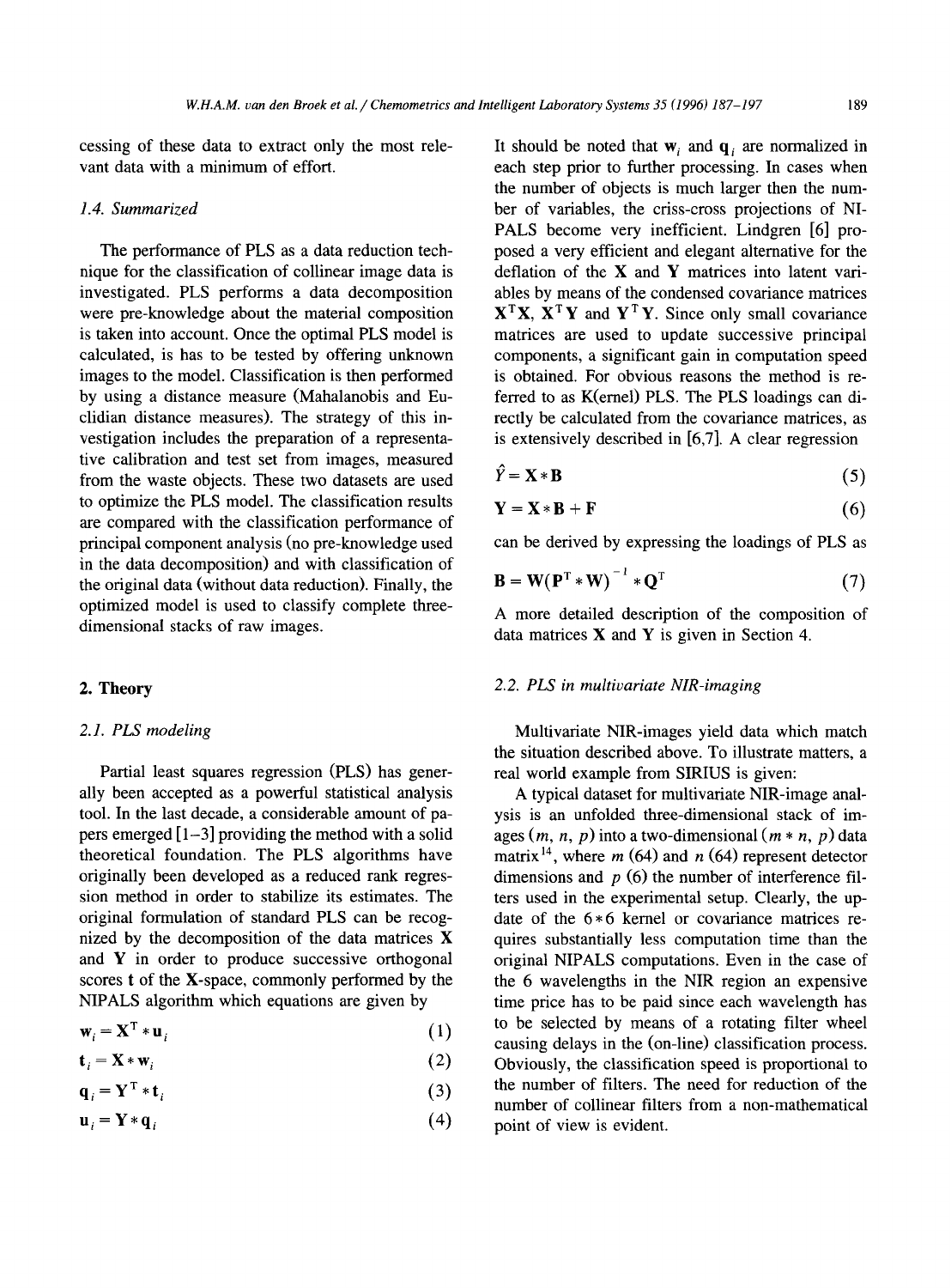The PLS-model is obtained by means of crossvalidation, i.e. internal calibration and test data are generated in order to estimate the optimal number of latent variables. For extensive theory on cross-validation, the reader is referred to [21,22].

# *2.3. Classification of images*

The first scores vectors in the (smaller) latent space calculated by projecting the X-matrix to the transposed loading matrix as defined in Eq. (2) contain the most relevant physical or chemical information and can be used to classify the image objects by means of the Mahalanobis distance  $(D^2)$  measure defined by equation  $(\mathbf{X}_i - \mathbf{X}_i)^t \mathbf{S}^{-1} (\mathbf{X}_i - \mathbf{X}_i)$ , whereas S represents the pooled within the covariance matrix and *i* and *j* denote the indices of the objects [23]. More details about the use of Mahalanobis distances can be found in the Section 4. The  $D^2$  matrix is an extension of the Euclidian distance measure accounting for correlations that might exist between the variables. These correlations are largely present in the presented application. The final output of a classification of a complete three dimensional stack of images is a two dimensional matrix, where each element contains a coded representation of the material class.

The PLS-estimates  $(\hat{Y},$  representing binary code) can also be used as an indication to identify classes. However, since PLS is a biased estimator, systematic errors are to be expected using the code space  $(\hat{Y})$ . Moreover, the number of coding bits relative to the number of latent variables are also examined on their classification performance. In this work most emphasis is given to the classification of image objects in the latent score space  $(T, \text{see Eq. (2)})$ , computed in a supervised way, by means of the Mahalanobis distance measure.

#### **3. Experimental**

#### *3.1. Experimental setup*

The experimental macro setup for plastic identification in municipal waste is shown schematically in Fig. 1. An infrared light source is used to illuminate the samples positioned on e.g. a conveyor belt. The



Fig. 1. The experimental setup for material identification.

total distance between sample and detector is about 2 m (remote sensing mode), and therefore a powerful light source is required to get sufficient photons on the detector for a safe identification of the samples. The reflected radiation from the samples is passed through 6 interference filters which are transparent in the following wavelength regions: 1548-1578, 1545-1655, 1655-1745, 1700-2150, 2207-2321 and 2115-2550 nm, respectively. The remaining photons pass a standard 50 mm EFL f/1.8 multiple element lens (Pentacon). This objective lens is transparent from 300 to 2700 nm<sup>2</sup>. As a result, the objective lens projects the photons on an InSb focal plane array (FPA) detector (Cincinnati Electronics, OH). The FPA detector contains 64 \* 64 pixels, and each of these is capable of registering incoming photons. Moreover, each image pixel exhibits a sensitivity range of 10 bits resulting in 1024 gray levels. The output of the camera is a 12 bit digital data port which is able to send 51.44 frames (complete images) per second. No framegrabber is used since the digital output of the camera is sent indirectly, via an external interface SC-01 (electronic buffer) and a high speed 16 bit S16D I/O interface (Engineering Design Team, OR), to the internal memory of the computer. The computer is a SUN SPARC 10 workstation containing 32 Mbyte RAM memory. Several materials have been investigated for background ma-

 $2\overline{R}$  Measurements taken from different objective lenses, performed by H.W. Siesler and students, NIR research group, University of Essen, Germany.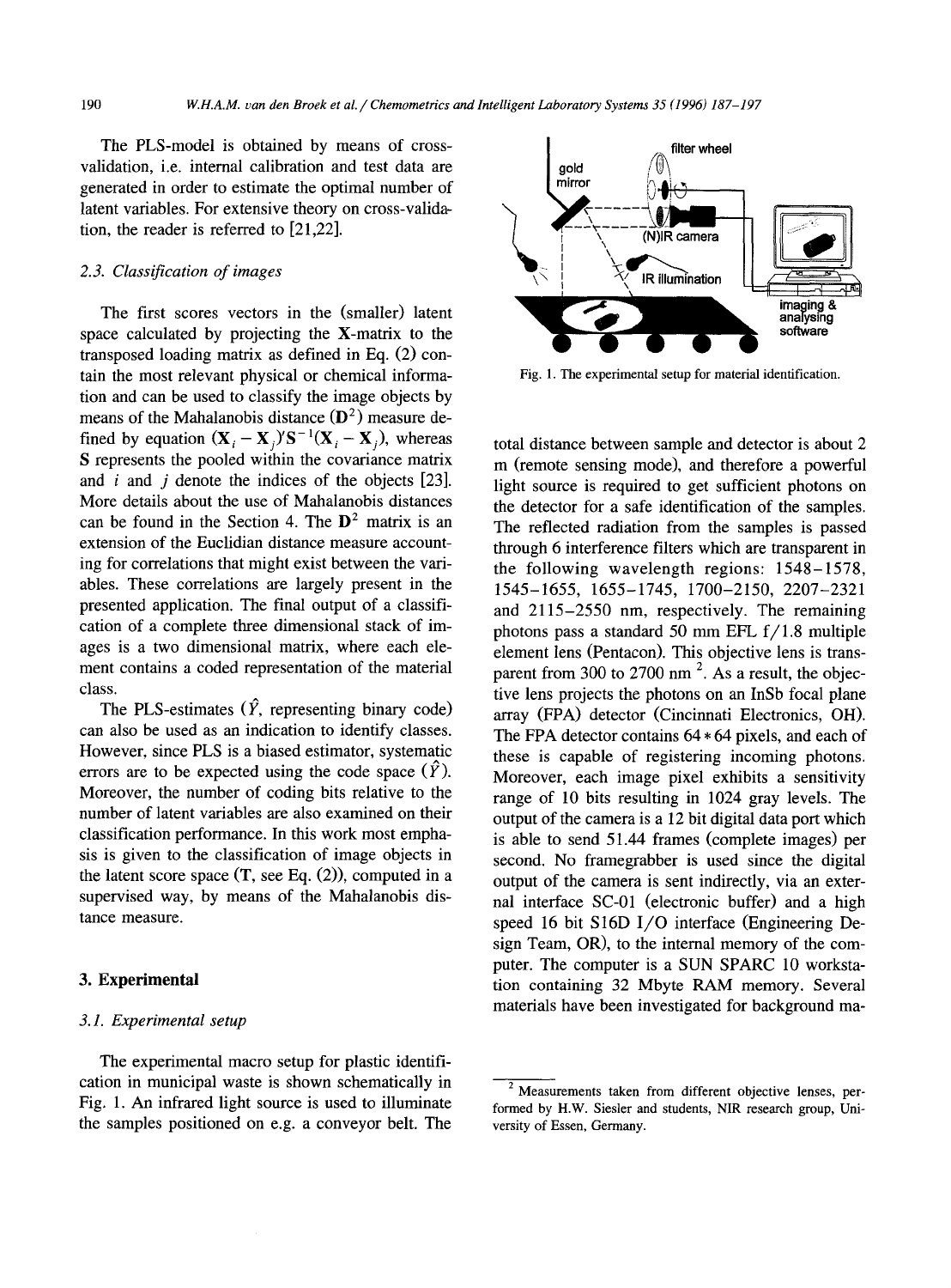terial in the experimental setup. Sanded aluminum gave the highest contrast for macroscopic plastic samples.

#### *3.2. Software and computations*

The images are recorded and processed using the Khoros 1.0 software environment (The Khoros Group, University of New Mexico, Albuquerque, USA), with its accompanying graphical user interface CANTATA. Khoros can be used as a visual programming tool for software development in scientific image visualization. This package entails a library of over 260 routines to facilitate research in image processing, pattern recognition, remote sensing and machine vision.

An alternative way to register images is by direct data access using the S16D interface combined with a library of C procedures. The library enables real time image acquisition by self written software. The necessary acquisition software and external interface SC-01 were developed and installed by Starling Consultancy, Hengelo, The Netherlands. Matlab (The MathWorks, MA) was used for the PLS calculations and image representations.

# *3.3. Dataset*

Objects or samples with known material composition are needed in order to calibrate (learn) the material properties by PLS. As a consequence, a number of waste samples are gathered from the household waste of the city of Nijmegen.

In total, 40 waste objects are collected composing 17 plastics (1 PVC, 2 PET, 4 PS, 4 PE, and 6 PP) and 23 non-plastics (4 ceramics, 5 metals, 3 glass, 5 paper, 5 wood and 1 fiber). The objects differed in size, color, composition, mechanical flexibility and thickness. Images are measured using 6 interference filters per object and corrected for the dark current and reference images as described in literature [14]. After preprocessing, 40 stacks of corrected images  $(64 * 64 * 6)$  are obtained which are unfolded to 40 matrices of size (4096, 6). The ith row in the matrix is referred to as a mini-spectrum measured by the ith detector pixel for six different wavelength ranges.

#### **4. Materials and methods**

#### *4.1. Training and test set*

A complete three-dimensional stack of images (size:  $n = 64$ ,  $m = 64$ ,  $p = 6$ ) contains only information from a single (waste) object. Since each stack of images contains  $64*64$  pixels, representing  $4096$ mini-spectra each of length  $p = 6$ , a huge amount of data is obtained for only one material sample. To include sufficient variation in material type for both the calibration and test set, many material samples need to be characterized by their image stacks. Therefore, a compromise is made between a representative variation in material type and the total size of training and test dataset. This is done by extracting a pre-defined number of material pixels (plastic or non-plastic) and background pixels from a series of image stacks. The pre-defined numbers are chosen such, that the calibration dataset contains about the same number for each material class. The pixels are selected by means of principal component analysis (PCA) [14]. Pixel selection by principal component analysis guarantees the selected homogeneity of the mini-spectra and is very easy to perform. The PCA selection is based on the spectral correlation of pixels in a score plot. A cluster in a score plot can be selected by mouse-assisted handling on a computer screen. Since there is little control about the number of pixels in a selected cluster of a PCA score plot, it is necessary to reduce the amount of selected pixels to a pre-defined number. This selection is done randomly. The final number of pixels in the calibration set (1250, 6) are: plastics: 400, non-plastics: 450, and background: 400, whilst those for the test set (1750, 6) are: plastics: 450, non-plastics: 700, and background: 600.

# *4.2. PLS modeling*

Before each measured image pixel can be classified, a PLS model has to be constructed. The PLS model transforms the image pixel to the score and code space. It should be noted that in both cases classification can be performed. Classification in the score space is further called PLS-score, whereas classification in the code space is called PLS-code.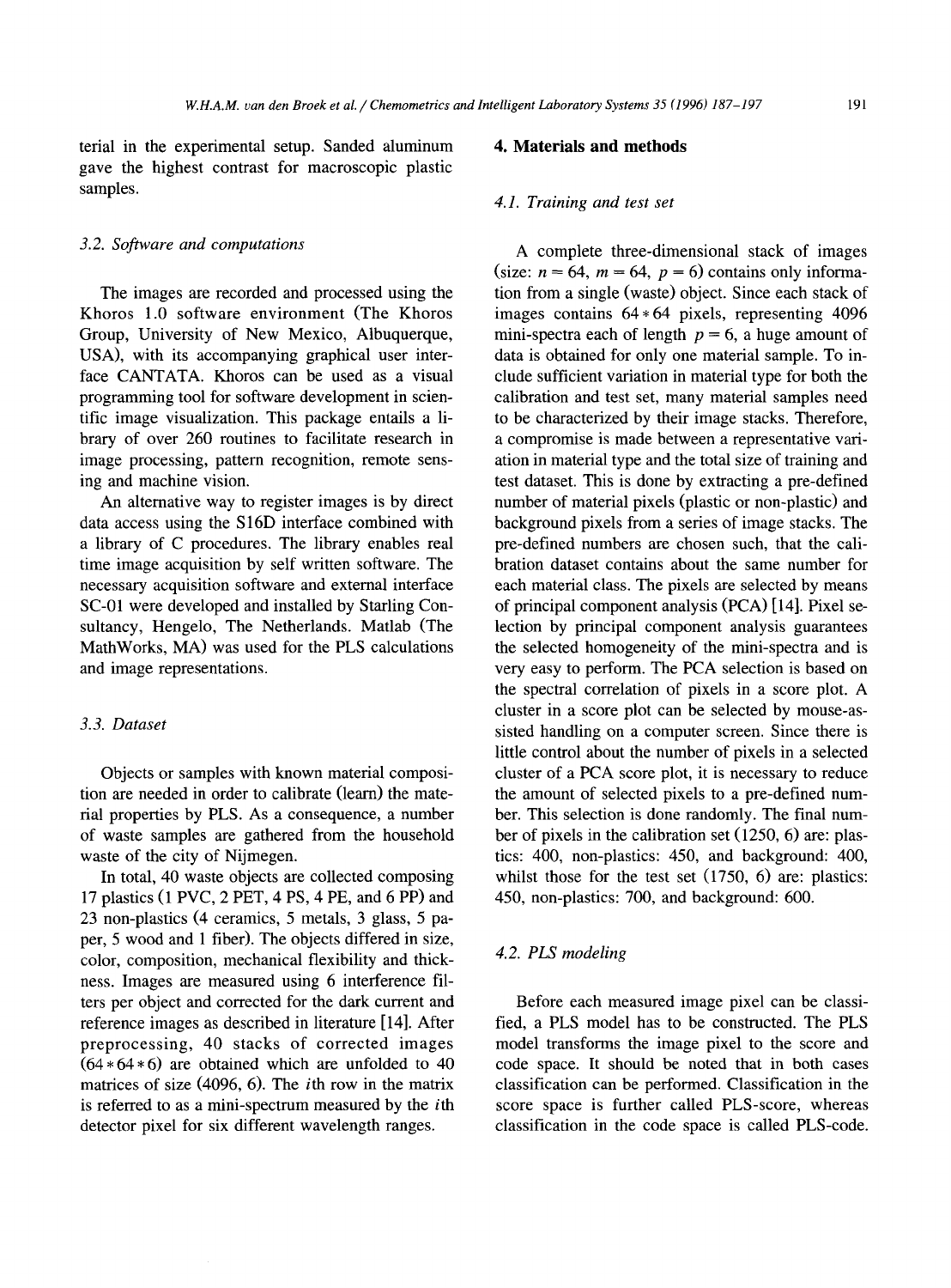Table 1 Calibration dataset: X-block containing reflectance values in au. Pixels were extracted from 22 stacks of images

| #<br>pixels | Materials   | 1         | 2         | 3         | 4        | Filter Filter Filter Filter Filter Filter<br>5 | 6        |
|-------------|-------------|-----------|-----------|-----------|----------|------------------------------------------------|----------|
| 1           | plastic     |           |           |           |          |                                                | .        |
| $\cdots$    |             | .         |           |           |          |                                                | .        |
| 400         |             | .         | $\cdots$  | $\cdots$  | $\cdots$ | $\cdots$                                       | $\cdots$ |
| 401         | non-plastic | $\ddotsc$ | $\ddotsc$ | $\cdots$  | .        | $\ddotsc$                                      | .        |
| $\cdots$    |             | .         | $\cdots$  | .         | $\cdots$ | .                                              | .        |
| 850         |             | .         | $\cdots$  | $\ddotsc$ | $\cdots$ | $\cdots$                                       | .        |
| 851         | background  | $\sim$    | $\cdots$  | $\cdots$  | $\cdots$ | $\cdots$                                       | $\cdots$ |
| $\cdots$    |             | .         | $\cdots$  | $\cdots$  | $\cdots$ | $\cdots$                                       | .        |
| 1250        |             | .         | $\cdots$  |           | $\cdots$ | .                                              | .        |

The model is constructed using a calibration set, Tables 1 and 2. The calibration dataset consisted of NIR data of known material type (plastic, non-plastic and background), called X-block, and a coded representation of the material type, coding block Y. Each row of the X-block contains six NIR gray values (minispectrum) of a specific geometric position inside the camera view, measured for six different wavelength regions. The X-block is a collection of material pixels, extracted from a large number of measured images. The rows of the coded Y-block represent the three corresponding material types of the data block. Both blocks can significantly influence the model. The X-block must be without falsely measured data and must be a good representation of the three classes. The model was finally tested with an independent test set of known composition.

The choice of the coding block influences the PLS model through the choice of the type of coding, e.g.

Table 2 Calibration dataset: Y-block coding using three bits. Pixels were extracted from 22 stacks of images

| $#$ pixels | Materials   | Bit 1 | Bit 2 | Bit 3 |
|------------|-------------|-------|-------|-------|
|            | plastic     |       |       |       |
| $\cdots$   |             |       | 0     | 0     |
| 400        |             |       | O     |       |
| 401        | non-plastic | Ω     |       |       |
| $\cdots$   |             | 0     |       |       |
| 850        |             | Ð     |       |       |
| 851        | background  | 0     | 0     |       |
| .          |             |       | 0     |       |
| 1250       |             | 0     | 0     |       |

1, 2, 3,  $\ldots$  bits coding, especially if the classification is performed in the coding space. The dimension of this space will be defined by the coding block. Also scaling the data can improve the classification. Scaling the data is often applied for creating a better classification model. For our problem, scaling techniques such as unit length scaling, range scaling, auto scaling and mean centering did not improve the model, in contrary, the classification results were even worse in comparison with the original data. One effect that caused this result was observed when the offset in the mini-spectra was eliminated by scaling. The reason why the offset in the mini-spectra contains useful classification information can be explained by the surface properties of the materials. Non-plastics such as glass, stone and metals have a low infrared absorptivity and therefore can reflect most illuminated infrared radiation. In addition, the surface of aforementioned materials was rather smooth which reduces the diffuse reflectance proportions.

#### *4.3. Classification with Mahalanobis distances*

When the PLS model has been calculated, it can be used to classify unknown image pixels. An unknown image pixel is classified to the class membership  $c$  (plastic, non-plastic or background material), if the Mahalanobis distance between a PLS projected image pixel and the centroid in the projected space of class c is the smallest. In the classification of complete images, the same procedure can be applied, although now, the individual pixels in the image are classified in one step using matrix algebra. From the resulting classification matrix the total number of pixels from each material class needs to be calculated. The classification results can also be visualized by plotting them after range scaling, see Figs. 6 and 7.

#### **5. Results and discussion**

### *5.1. Cross-validation*

The PLS model is dependent on the number of latent variables. This number can be estimated by a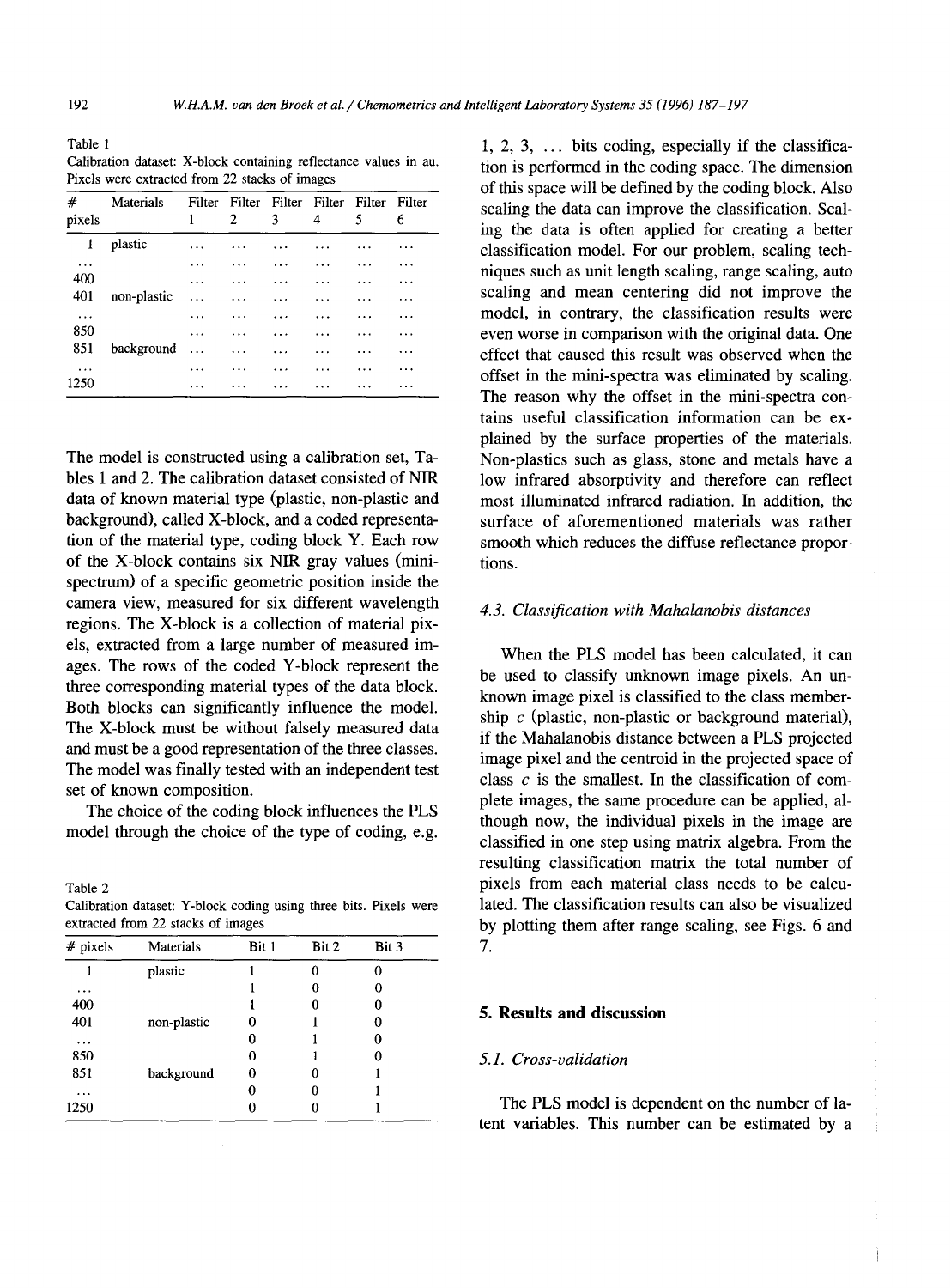cross-validation experiment. Cross-validation is performed by splitting the training dataset randomly into five groups of the same size. A PLS model is calculated from a reduced dataset where only one group is deleted. This model is used to predict the class membership of the objects in the deleted group. The differences between the actual class membership and the predicted ones are squared and summed to yield the PRESS value (predicted residual error sum of squares). This is repeated for each deletion group successively. All PRESS values are eventually summed to one overall PRESS. The whole crossvalidation procedure is repeated 10 times (each time, the dataset is split into different groups) whereupon a mean PRESS is calculated. For each latent variable a mean PRESS value is calculated, see Fig. 2. All experiments are repeated with four different types of coding: one, two, three and four bit coding. A significant decrease in PRESS is observed when three latent variables are used. On the other hand, only a small decrease in PRESS is observed when four or more latent variables are used. Therefore, the optimal number of latent variables is chosen to be three.

#### *5.2. Class coding*

Now the number of latent variables is known, a PLS model is constructed where the influence of the coded Y-block is investigated. To illustrate this effect with an example, the material type of the Y-block



Fig. 2. Plot of the cross-validation experiments. The number of latent variables is depicted horizontally, the PRESS vertically.



Fig. 3. Plot of the reproduced class memberships of the calibration set in the code space.

of the calibration set is coded with two bits: *10* to code for a plastic material, *O1* for non-plastic and 11 for background. The prediction of the mini-spectra in the test set by the PLS model can be seen in Fig. 3. This figure shows that PLS does not exactly reproduce the original codes. Although the background pixels are clearly separated from the object pixels, the latter have little overlap with respect to each other. Furthermore, the clusters in Fig. 3 show a bias, especially the non-plastic class, which is the intrinsic property of PLS [2]. The bias is the deviation between the predicted mini-spectra in the code space and the original code. The non-plastic class was originally coded as *01,* but the PLS model was not able to reproduce this, Further investigation showed that this effect could not be caused by the bit order of the Y-block. Exactly the same predictions were obtained when plastic was coded as *11, 01* or 00, taken into account that the corresponding other materials were changed also.

Fig. 4 shows the optimization of the number of coding bits in the Y-block belonging to the training set against the classification error in the test set. This is done for a classification in the code space as well as in the score space. When using a one bit code, as in PLS-1, the total classification error in the code space is more than 12%, whereas a total error of about 4% is obtained when the classification is performed in the score space. The difference in classification error can be caused by the fact that the corresponding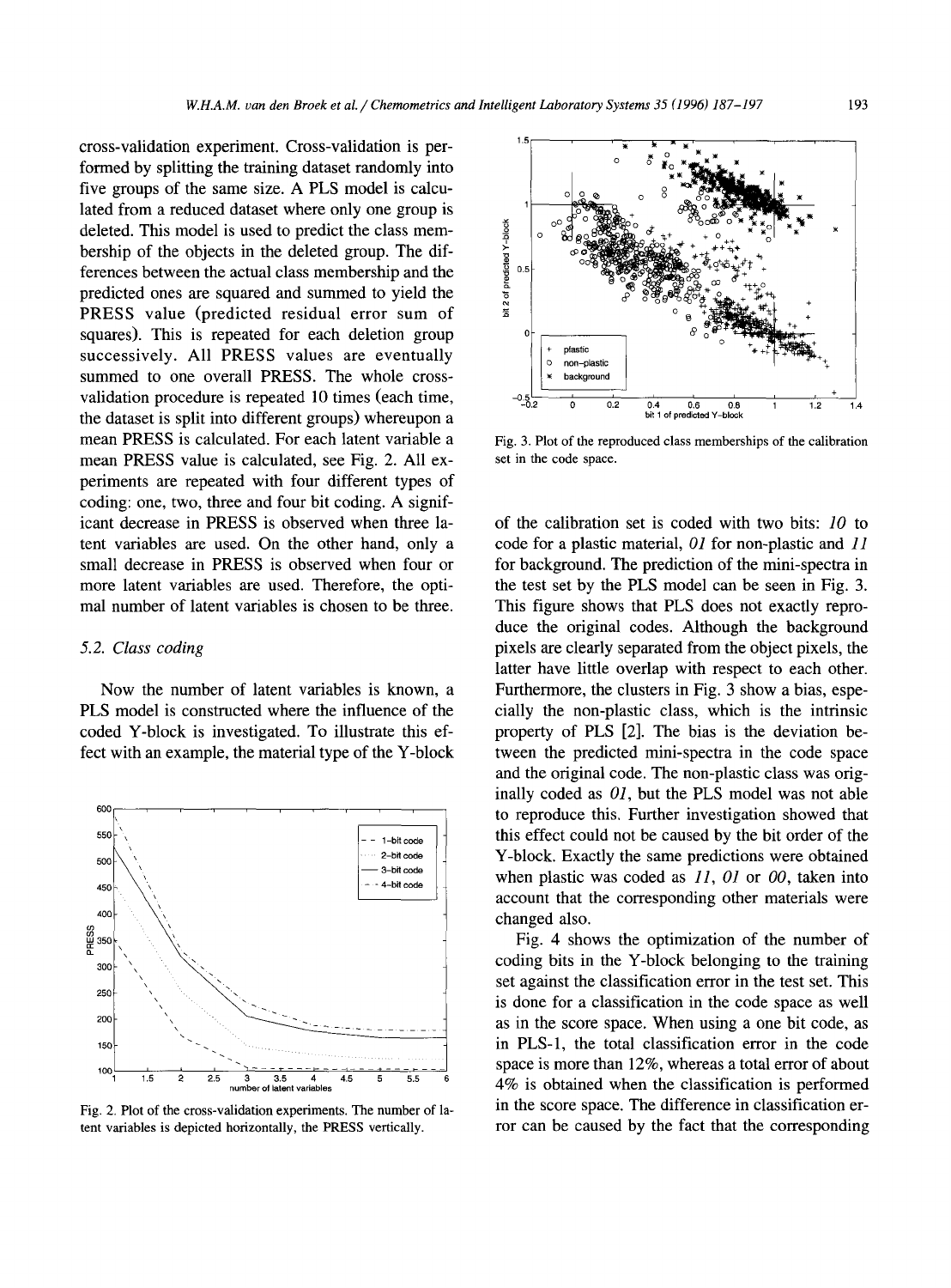coding space is only one-dimensional whereas the score space is three-dimensional. Probably a projection from a three-dimensional score space to a onedimensional code space results in a higher classification error. When using a two bit code, the difference between the total errors of the score and code space is decreased as the difference in dimension has decreased. Here, a projection from a three-dimensional score space to a two-dimensional code space results in a lower classification error. If the number of coding bits is equal to the number of latent variables, the error of classification is of the same order. The similarity in the error using a three bits code is obvious because the dimensionality of both the score and the code space are the same. The estimates in the code space are then rotated scores. In the four bits code, the dimension of code space is one larger than that of the score space. The code space is obtained by the projection of the score space in this code space, which leaves the discrimination ability the same. Fig. 4 shows that the lowest total error is obtained using the three bits code in the score and the coding space.

To summarize the optimal PLS conditions for the identification of plastic waste, the model should contain three latent variables and a three bit code block. The best classification is performed either in the score and code space of the PLS model. It should be noted that this comparison is only valid when the correct number of coding bits is used.



Fig. 4. Optimization of the number of coding bits. This figure shows the influence of the number of coding bits versus the classification error. This is done for a classification in the code space as well as in the score space.

#### Table 3

 $\alpha$ ,  $\beta$  and total error in percentages and number of pixels respectively, calculated for the test set

| Comparison of classification errors |          |                        |                     |                     |  |  |  |
|-------------------------------------|----------|------------------------|---------------------|---------------------|--|--|--|
|                                     |          | PLS-score PLS-code PCA |                     | original data       |  |  |  |
| $\alpha_{\text{plastics}}$          | 0.4(2)   | 0.4(2)                 | 0.7(3)              | 0.4(2)              |  |  |  |
| $\alpha_{\text{non-plastic}}$       | 4.3(30)  | 4.3(30)                | 5.3(37)             | 1.3(9)              |  |  |  |
| $\alpha$ background                 | 2.0(12)  | 2.0(12)                | $2.2(13)$ 4.5 (27)  |                     |  |  |  |
| $\beta_{\text{plastics}}$           | 2.5(33)  | 2.5(33)                | $1.4(38)$ $2.8(9)$  |                     |  |  |  |
| $\beta_{\text{non-plastic}}$        | 1.0(11)  | 1.0(11)                |                     | $1.4(15)$ $2.8(29)$ |  |  |  |
| $\beta_{\text{background}}$         | $0.0(-)$ | $0.0$ (--)             |                     | $0.0(-) 0.0(-)$     |  |  |  |
| Total percentage                    | 2.5(44)  | 2.5(44)                | $3.0(53)$ $2.2(38)$ |                     |  |  |  |

#### *5.3. Classification of the test set*

Table 3 shows the classification results of the test set performed in the PLS space (score and coding) with classification performed in the PCA and original space. For a comparison of the classification techniques a zero-hypothesis  $(H_0)$  was formulated for each material type:

 $H_0$ : The classification result is material c if the Mahalanobis distance of this object pixel in the score or code space to the centroid of class  $c$  is the smallest, where  $c$  can be plastic, non-plastic or background.

The  $\alpha$  and  $\beta$  errors were calculated for each class, the  $\alpha$  error was defined as the rejection of H<sub>0</sub> while it is true ('false negative'). The  $\beta$  error was defined as the acceptance of  $H_0$  while it is false ('false positive'). The  $\alpha$  values of the plastic class show that the amount of misclassified plastic pixels is very low (between 0.4 and 0.7%). The misclassification of the background and the non-plastic image pixels are somewhat larger but still acceptable. The  $\beta$  values show that no image pixel non-plastic or plastic are classified as background. There are image pixels plastic, non-plastic and background which are misclassified as plastic or non-plastic but the percentages are also acceptable low. A good insight in the goodness of the applied model (PLS, PCA or no data reduction model) can be given by the total errors of Table 3. The percentage total error of both classifications in the score space and the code space appeared to be the same when the optimal coding was used (three bits): in both cases 2.5%. When a PCA model is used, a larger error was expected in contrary to PLS (3.0% error), because the model was made unsuper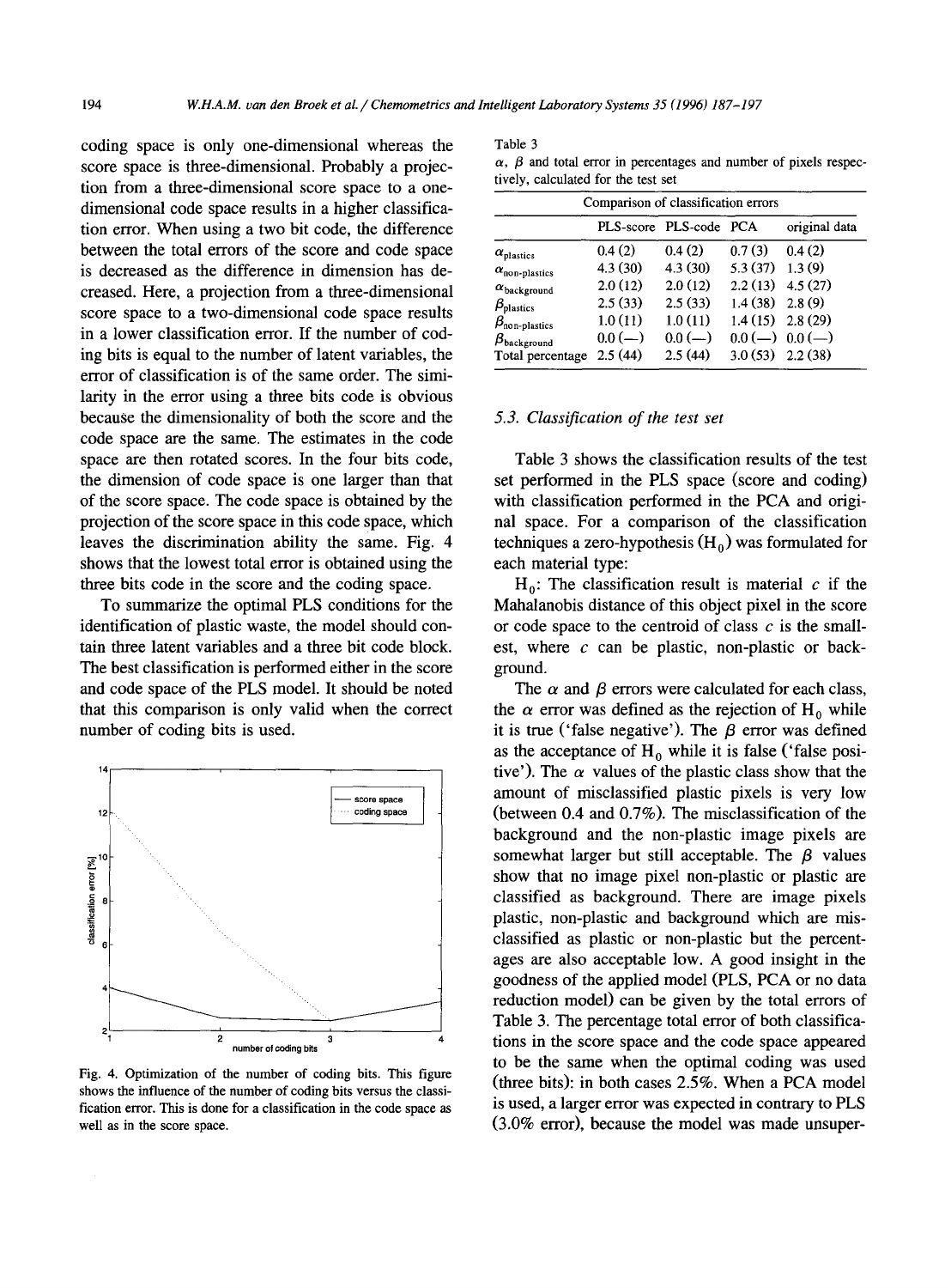vised and therefore gave less good results. Performing a classification in the original space gives the best result (2.2% error). The data reductive methods (PLS and PCA) lose information with this reduction and this leads to a (small) increase in the classification error of 0.3 and 0.7%, respectively. The gain of data reduction can be found in the noise reduction and computation time; although time is needed to reduce the image data, the overall computation time will be significantly decreased without much error increase.



Fig. 5. Example of two waste materials, measured in the wavelength region between 1548-1578 nm. The image a is measured from a plastic object, whereas b is measured from a non-plastic object.



classified by the calculated PLS model.

#### *5.4. Classification of real images*

The PLS model has been tested with a pre-selected calibration and test set. In the following, the calculated optimized model is used to classify complete three-dimensional stacks of images into classification matrices. The PLS model has been constructed using three latent variables and a three bits code block. Images were measured from two different materials, a plastic (polyethylene) and non-plastic (ceramic) fragment, Two examples of the raw images are shown in Fig. 5. Fig. 6 shows the classification matrices of the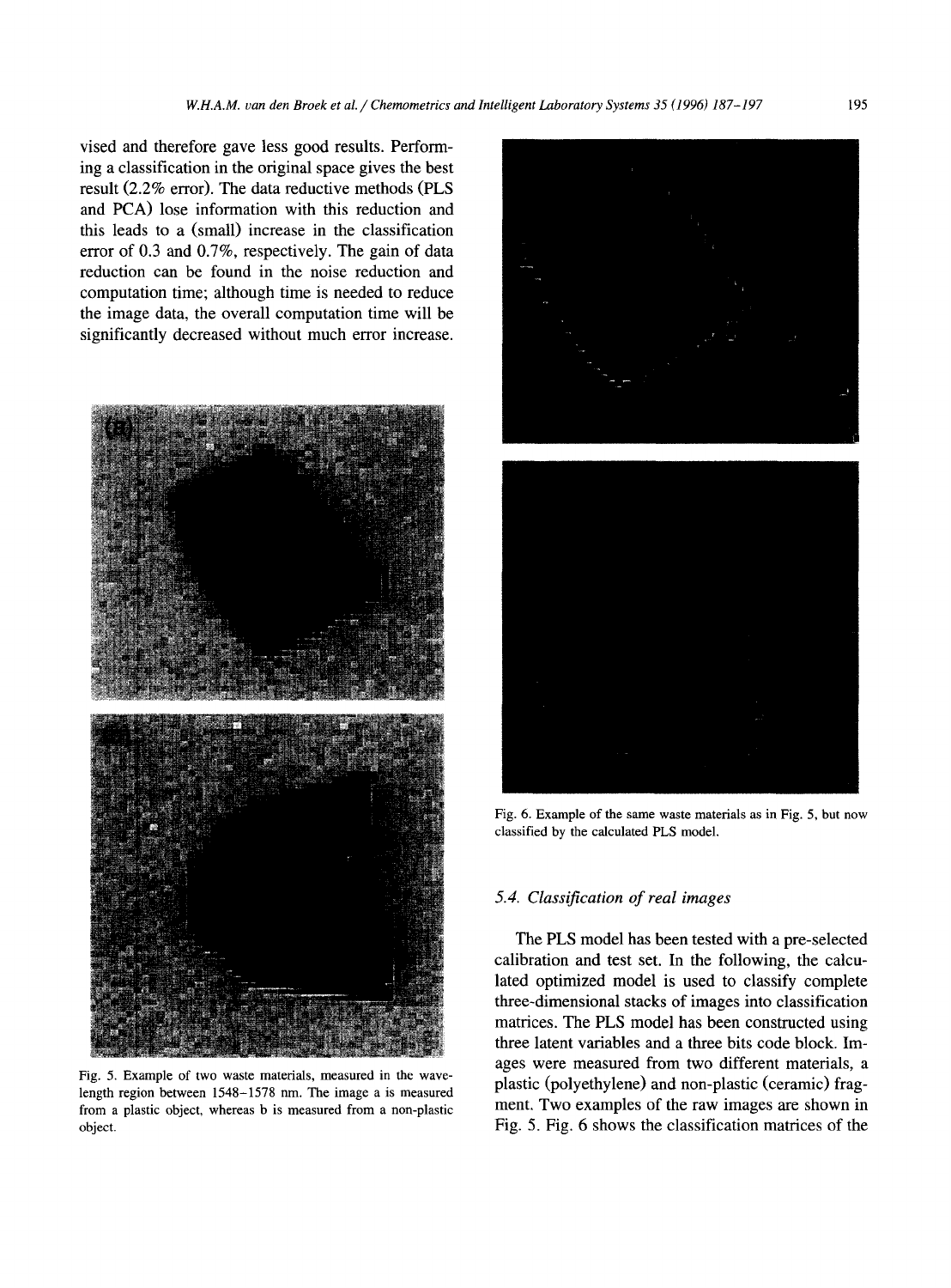aforementioned materials. These were obtained by a PLS classification in the score space. This means that  $4096$  ( $64 * 64$ ) mini-spectra had to be classified. Note that both images show falsely classified image pixels, especially around the objects. This can be due to mixed image pixels, object-edge effects and shadow. Mixed pixels occur in particular when low spatial resolution detectors are used. Reflected radiation overlaps with neighboring pixels, which causes mixed mini-spectra. Shadow effects occur when objects exceed a certain height [14]. The intensity of the radiation around the edges of the object will become less than elsewhere in the image. Object-edge effects oc-



Fig. 7. Example of the same waste materials as in Fig. 5, but now classified by the calculated PLS model and filtered by a majority filter.

cur when images are not synchronized perfectly with respect to their spatial position in the image. Another measurement artifact that may occur are mirror reflections. These occur when the surfaces of the objects are so smooth that all illuminated radiation is reflected on the detector. This effect is expressed as spikes in the images. The problem of shadow can be solved by including shadow as an extra class and calibration of the model for this class, too. The other measurement artifacts can be reduced by applying a mathematical filter on the classification matrix. Information from neighboring pixels is used to reduce or eliminate these effects. When a majority filter [24] is applied on the new PLS model with the four classes (plastic, non-plastic, background and shadow) the classified images of Fig. 6 are shown in Fig. 7. The images in Fig. 7 show a low number of falsely classified pixels, which corroborates that the corresponding PLS model gave satisfactory results.

# **6. Conclusion**

In the present work, we have shown that the kernel PLS is a viable tool for reducing collinear image data in order to classify large stacks of these data. The advantages of this technique with respect to imaging are short calibration stages during modeling and reduction of the number of latent variables which significantly increases the speed of image processing, especially, when new wavelength selection devices such as AOTF and interferometers are used, which can generate more data than the filter wheel used in this work. Moreover, spectral differences in the pixel mini-spectra contained sufficient information to identify 95% or more of the investigated materials: plastic, non-plastic and background material. The classification results for the wavelength reduced datasets are almost equal to those obtained with the original data. To emphasize this good result, the largest difference in total classification error was less than 1%, obtained with PCA. In this case, the dataset was reduced by a factor 0.5. Care should be taken in the modeling step where the number of latent variables and the number of coding bits have to be selected.

Spectroscopic NIR imaging seems to be a promising technique for material recognition. In combina